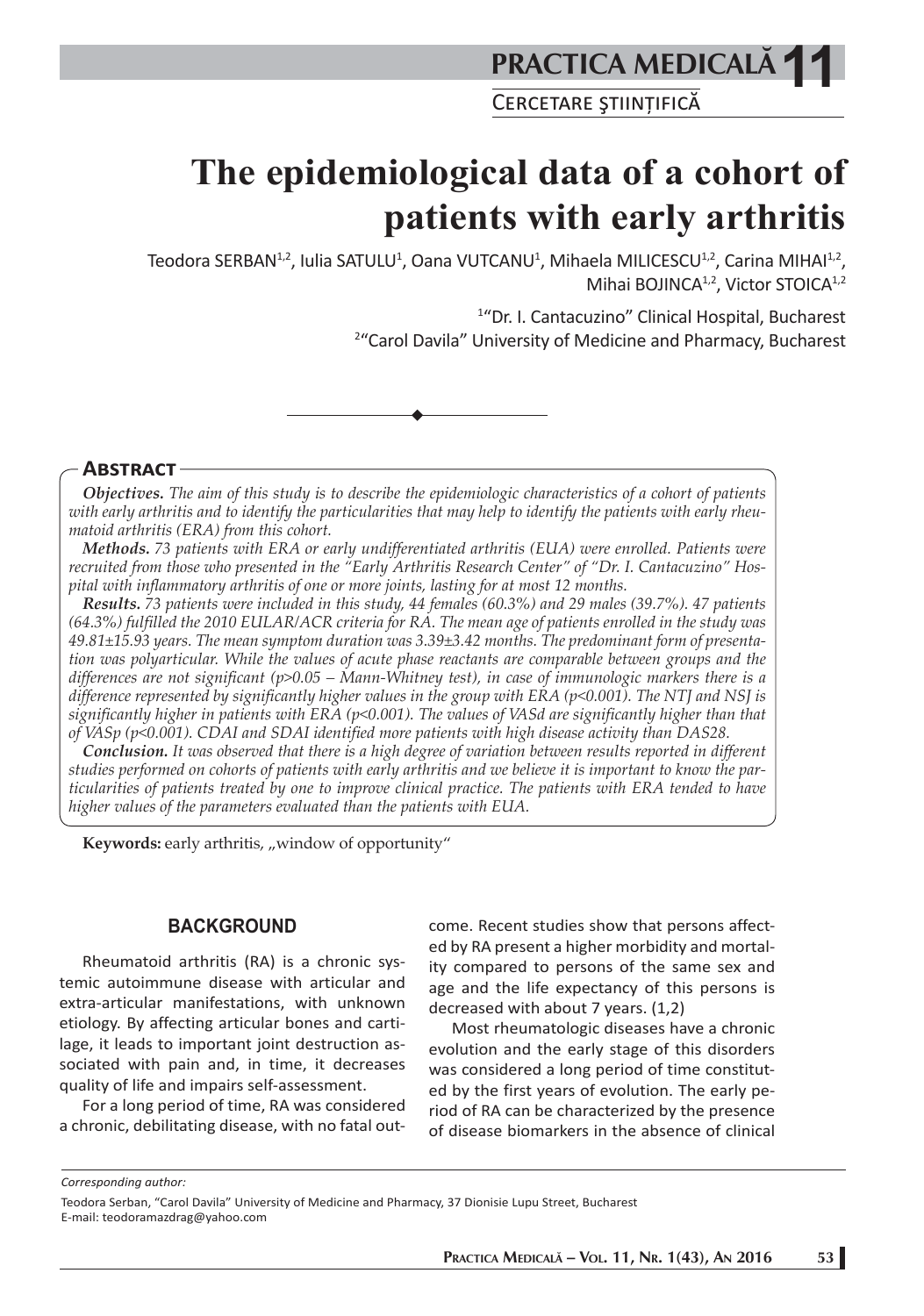manifestations, this period being known as "preclinical RA". (3) Early RA (ERA) is considered to last a very short period of time, which is called "window of opportunity", and the prompt initiation of treatment during this period is significantly superior to the delay in starting specific therapy. (4)

It is supposed that ERA is characterized by different pathophysiological mechanisms than that seen in later stages and this theory is supported by the presence of a different population of cytokines in the early stages of disease. (5) Clinical remissions was more frequently obtained in patients with a disease duration no longer than 4 months. (6) Also, it was noted that by initiating as soon as possible the specific therapy a decline of radiographic progression can be obtained. (7)

Although at this point there is no consensus about the duration of the early period of RA, there is a consensus about the fact that initiation of specific therapy as soon as possible, no matter if structural damage is present or not, is necessary to prevent subsequent damage.

It is recommended that patients suspected of RA should be referred as soon as possible to specialized centers in diagnosis and treatment of ERA.

# **OBJECTIVES**

The aim of this study is to describe the epidemiologic characteristics of a cohort of patients with early arthritis and to identify the particularities that may help to identify the patients with ERA from this cohort.

### **METHODS**

For the present study, 73 patients with early arthritis were enrolled. Patients were recruited from those who presented in the "Early Arthritis Research Center" of "Dr. I. Cantacuzino" Hospital with inflammatory arthritis of one or more joints, lasting for at most 12 months. Patients who presented post-traumatic arthritis or who have fulfilled criteria for classification as other disease than RA at the end of the assessment were excluded from our study. In the study were evaluated only patients with ERA or early undifferentiated arthritis (EUA).

All the patients included in the present study underwent physical examination and medical history was obtained for all of them. Lab tests

were performed for all the patients accordingly to local standard of care and included also the determination of rheumatoid factor (RF), anti CCP antibodies (ACPA) and any other immunological test considered suitable by the investigator. The clinical evaluation was done by means of number of tender joints (NTJ), number of swollen joints (NSJ), duration of morning stiffness, visual analogue scales (VAS) of patient (VASp) and doctor (VASd). The disease activity was evaluated by means of DAS28, CDAI and SDAI.

For the statistical analysis we used a version of SPSS and for graphic presentation we used a version of Microsoft Excel.

# **RESULTS**

73 patients were included in this study, 44 females (60.3%) and 29 males (39.7%) (Graph 1). 47 patients (64.3%) fulfilled the 2010 EULAR/ ACR criteria for RA. The mean age of patients enrolled in the study was 49.81±15.93 years, for patient with ERA was 55.17±14.62 years while UEA was 40.11±13.65 years. The values in terms of age are significantly higher in patients with ERA (p<0.001).

The mean duration of symptoms was 3.39±3.42 months and the difference between patient with ERA and those with UEA wasn't significant (p>0.05).

The initial presentation form was classified as monoarticular, oligoarticular or polyarticular. While the most frequent form of presentation for patients with ERA was polyarticular (74.5%) and only 1 patient (8.1%) presented with a monoarticular form, in case of patients with EUA the distribution was approximately equal between the three forms of presentation (Graph 2).

Smoking is the principal environmental factor involved in the pathogenesis of RA. 17 patients (36.2%) with ERA and 5 patients (19.2%) with EUA were smokers. We observe that the proportion of smokers in the group with ERA is almost double, but the difference is not significant (p=0.156 – Mann-Whitney test).

The median value and the interquartile range (IQR) for acute phase reactants (C reactive protein – CRP and erythrocyte sedimentation rate – ESR) and for immunologic markers (rheumatoid factor – RF and anti-citrullinated protein antibodies) are shown in Table 1.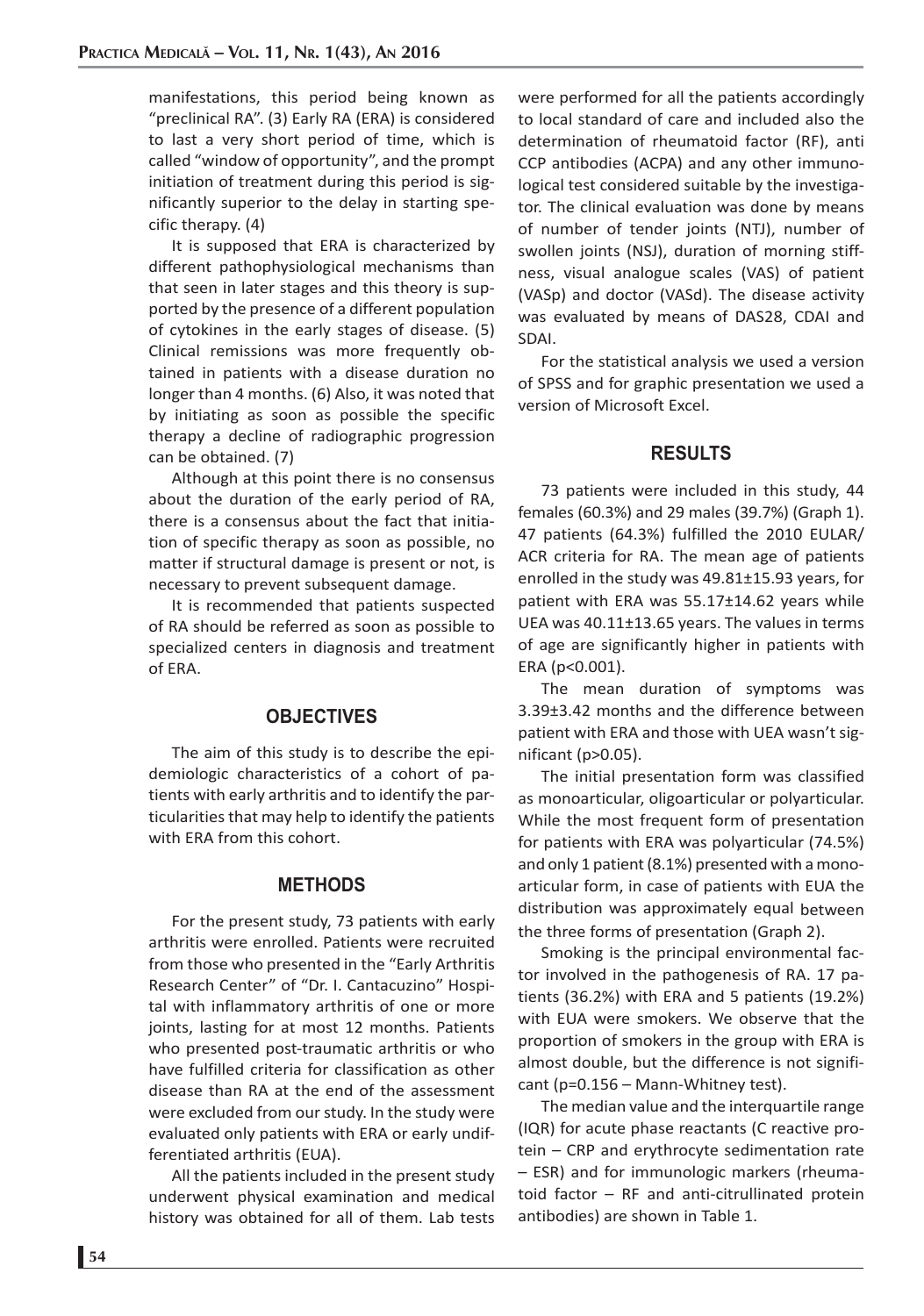

*GRAPH 2. Initial form of presentation*

It was observed that the values of acute phase reactants are comparable between groups and the differences are not significant (p>0.05 – Mann-Whitney test), in case of immunologic makers there is a difference represented by significantly higher values in the group with ERA (p<0.001).

The median value and IQR for clinical evaluation parameters are shown in Table 2.

The NTJ and NSJ is significantly higher in patients with ERA and this also applies to the duration of morning stiffness. The NTJ and NSJ correlated significantly with the level of ACPA (p<0.05 – Spearmen correlation) (Graph 3).

An important element is represented by the fact that, while the values of VASd are higher in patients with ERA and the difference is significant, the difference between groups is not sig-

|  |  |  |  | TABLE 1. Median and IQR range for acute phase reactants and immunologic markers |  |
|--|--|--|--|---------------------------------------------------------------------------------|--|
|  |  |  |  |                                                                                 |  |

| Parameter<br><b>Total</b><br>Median (IQR) |                     | <b>ERA</b><br>Median (IQR) | <b>EUA</b><br>Median (IQR) |         |
|-------------------------------------------|---------------------|----------------------------|----------------------------|---------|
| CRP(g/dl)                                 | 8.63 (2.63-18.44)   | 9.23 (3.57-16.88)          | 7.65 (1.99-17.42)          | 0.710   |
| $ESR$ (mm/h)                              | 27.00 (11.00-47.00) | 27.00 (14.00-53.00)        | 27.50 (10.00-44.75)        | 0.067   |
| RF (IU/ml)                                | 34.00 (10.08-79.30) | 68.02 (23.00-195.00)       | $9.47(7.30-16.75)$         | < 0.001 |
| ACPA (IU/ml)                              | 34.50 (5.00-134.77) | 112.03 (42.15-211.30)      | 5.00 (0.50-5.00)           | < 0.001 |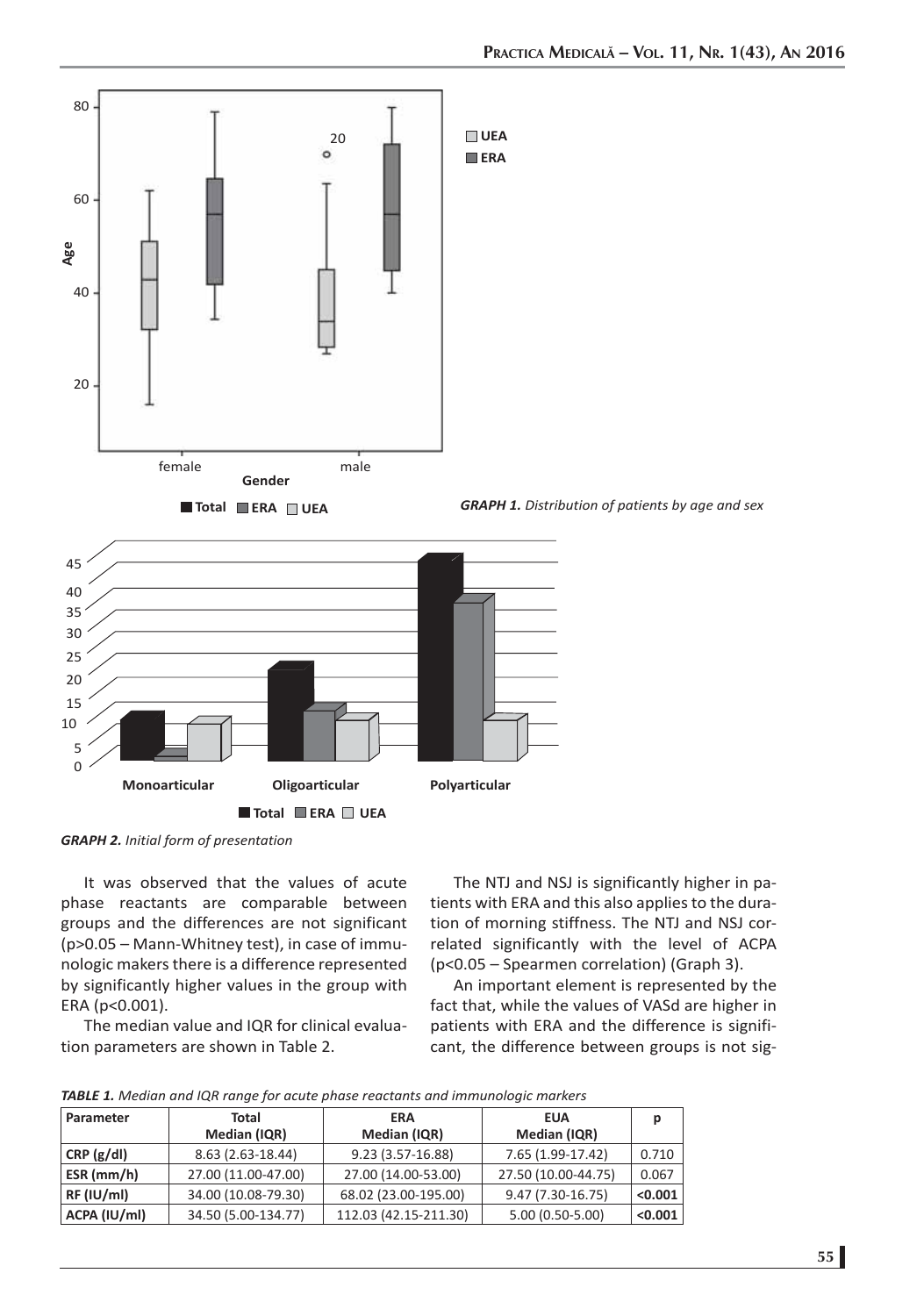| Parameter               | Total               | <b>ERA</b>          | <b>EUA</b>          | D       |  |  |
|-------------------------|---------------------|---------------------|---------------------|---------|--|--|
|                         | Median (IQR)        | Median (IQR)        | Median (IQR)        |         |  |  |
| NTJ (28 joints)         | 7.00 (3.00-12.00)   | $9.00(4.00-9.00)$   | 4.00 (1.00-7.25)    | < 0.001 |  |  |
| NSJ (28 joints)         | $3.00(1.50-5.50)$   | 4.00 (2.00-7.00)    | $2.00(1.00-3.25)$   | < 0.001 |  |  |
| Morning stiffness (min) | 60.00 (30.00-60.00) | 60.00 (40.00-90.00) | 45.00 (30.00-60.00) | 0.009   |  |  |
| VASp (mm)               | 64.00 (52.50-76.00) | 65.00 (53.00-76.00) | 64.00 (48.00-75.75) | 0.484   |  |  |
| VASd (mm)               | 50.00 (30.00-60.00) | 50.00 (40.00-65.00) | 41.00 (29.50-53.00) | 0.006   |  |  |

*TABLE 2. Median value and IQR for clinical evaluation parameters*





*GRAPH 4. Distribution of VASp and VASd*

*GRAPH 3. Distribution of NTJ and NSJ in patients with ERA and ERA*

nificant regarding the value of VASp. It was also observed that the values of VASp correlate with the values of VASd (p<0.001) but are significantly higher than those of VASd (p<0.001) (Graph 4).

Median values and IQR for DAS28, CDAI and SDAI are shown in Table 3.

The values of disease activity indices are significantly higher in patients with ERA. The disease activity indices correlated significantly with the level of RF and ACPA (p<0.05). CDAI and SDAI identified more patients with high disease activity than DAS28.

Regarding previous treatments followed before the first presentation, the majority of patients used NSAIDs (65.8% – 48 patients), while 20 patients didn't use any type of medication (27.3%). Only 4 patients used corticosteroids – CS (5.5%) and 1 patient used Methotrexate (1.4%) in

absence of a rheumatologic diagnosis at the moment of the initiation of treatment. (Graph 5)



*GRAPH 5. Treatments administered before the first evaluation*

There was no significant difference regarding objective or subjective parameters between patients who received NSAIDs and those who didn't received any treatment (p>0.05). The number of patients who received CS is too small to analyze if there are significant differences between them and those who didn't received any treatment or those who received treatment with NSAIDs.

| TABLE 3. Median value and IQR for disease activity indices |  |
|------------------------------------------------------------|--|
|------------------------------------------------------------|--|

| Parameter   | Total<br>Median (IQR) | <b>ERA</b><br>Median (IQR) | <b>EUA</b><br>Median (IQR)                           | р       |
|-------------|-----------------------|----------------------------|------------------------------------------------------|---------|
| DAS28       | 4.75 (3.63-5.35)      | 4.96 (4.27-5.60)           | 4.00 (3.26-4.98)                                     | < 0.001 |
| <b>CDAI</b> | 22.80 (14.70-29.55)   | 27.00 (17.10-33.20)        | $ 16.05(10.52-22.82) $                               | < 0.001 |
| <b>SDAI</b> | 26.12 (14.94-32.13)   |                            | 29.02 (18.90-34.78)   17.82 (11.98-26.03) $ $ <0.001 |         |